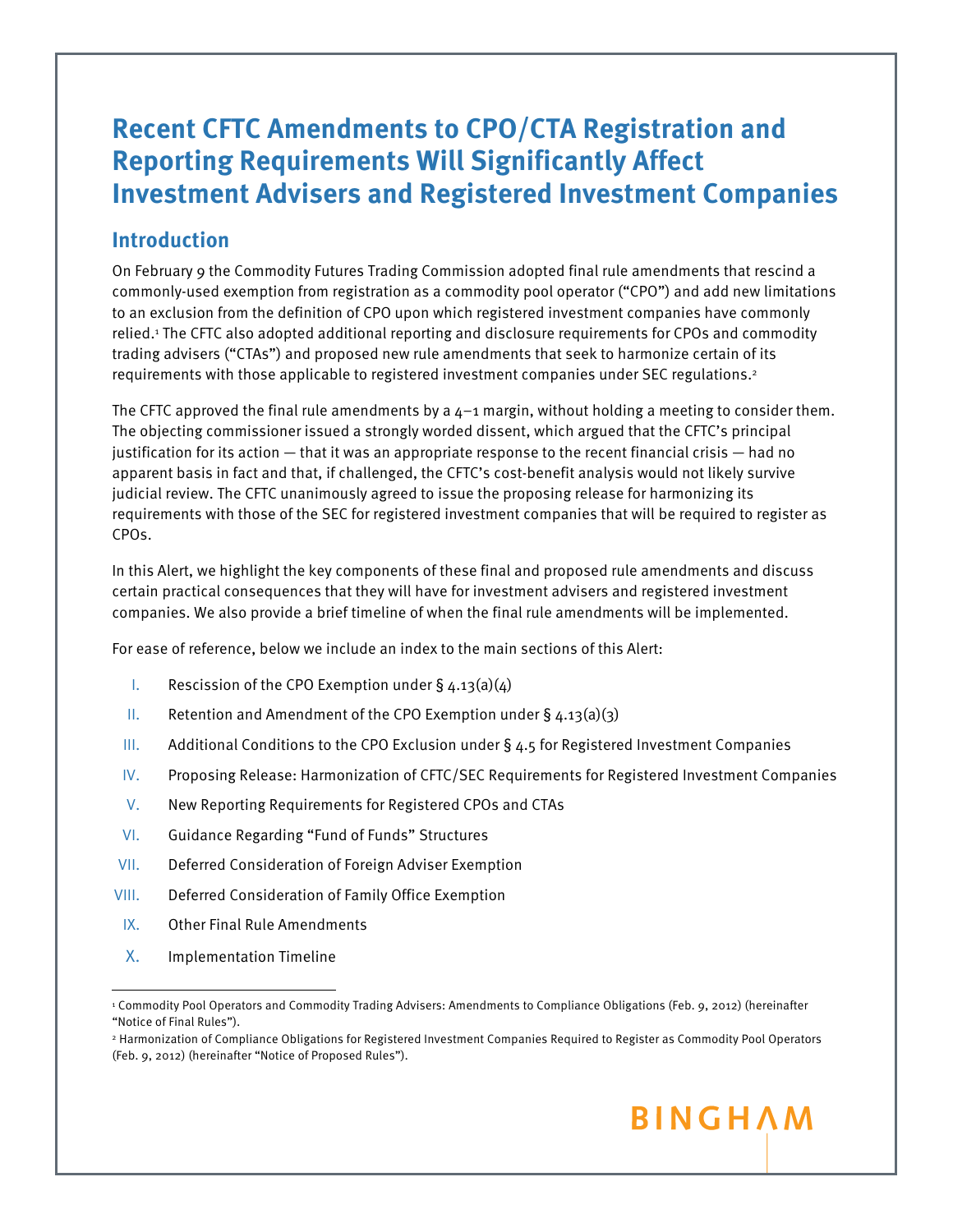## **I. Rescission of the CPO Exemption under § 4.13(a)(4)**

Historically,  $\S$  4.13(a)( $\Delta$ ) of the CFTC's regulations allowed a person to avoid registration as a CPO3 under the Commodity Exchange Act (the "CEA") if, for each pool for which the person claimed exemption from registration:

- Interests in the pool were exempt from registration under the Securities Act of 1933 (the "1933 Act") and were offered and sold without marketing to the public in the United States; and
- The person reasonably believed, at the time of investment (or, in the case of an existing pool, at the time of conversion to a pool meeting the criteria of  $\S$  4.13(a)(4)), that
	- Each natural person participant was a "qualified eligible person" of the type specified in the CFTC's regulations;4 and
	- Each non-natural person participant was a qualified eligible person or an "accredited investor" within the meaning of Regulation D under the 1933 Act.5

Investment advisers and sponsors have relied extensively on the §  $\Delta$ .13(a)( $\Delta$ ) exemption as a means of avoiding registration with respect to private funds that invest or trade in instruments that are subject to the CFTC's jurisdiction under the CEA, including commodity futures and options, security futures products, and – following adoption of the Dodd-Frank Act – swaps. In particular, advisers and sponsors to private funds relying on Section  $3(c)(7)$  of the Investment Company Act of 1940 (the "1940 Act") have often looked to this exemption.

Acting on its February 2011 proposal,<sup>6</sup> the CFTC rescinded the  $\S$  4.13(a)(4) exemption. According to the final rule release, the CFTC determined that this action was necessary to ensure that CPOs will be subject to "similar regulatory obligations" as investment advisers to private funds that are excluded from the definition of "investment company" by virtue of Sections  $3(c)(1)$  and  $3(c)(7)$  of the 1940 Act. Accordingly, the CFTC concluded it was "appropriate to limit regulatory arbitrage" between the SEC and CFTC regimes "with respect to pools that are similarly situated to private funds" and to harmonize "the scope of its data collection" with the SEC's new reporting requirements on Form PF.7 The CFTC also explained that it had rescinded the exemption "to ensure adequate customer protection and market oversight," because the  $\S$  4.13(a)(4) exemption contained "no limit[] on the amount of commodity interest trading in which pools operating [thereunder] can engage."8

֦

 3 The CEA defines the term "commodity pool operator" to include any person "engaged in a business that is of the nature of a commodity pool, investment trust, syndicate, or similar form of enterprise, and who, in connection therewith, solicits, accepts, or receives from others, funds, securities, or property, either directly or through capital contributions, the sale of stock or other forms of securities, or otherwise, for the purpose of trading in commodity interests," including any commodity for future delivery, security futures product, or swap; authorized commodity option or leverage transaction; and certain other agreements, contracts, and transactions described elsewhere in the CEA. The term also includes any person who is registered with the CFTC as such. See 7 U.S.C. §  $1a(11)$ .

<sup>4</sup> See 17 C.F.R. § 4.7(a)(2).

 $5$  See 17 C.F.R. § 230.501(a)(1)-(3), (a)(7), (a)(8).

<sup>&</sup>lt;sup>6</sup> See Commodity Pool Operators and Commodity Trading Advisers: Amendments to Compliance Obligations, 76 Fed. Reg. 7976 (Feb. 11, 2011) (Proposed Rules).

<sup>7</sup> See Notice of Final Rules, at 46.

<sup>&</sup>lt;sup>8</sup> See Notice of Final Rules, at 49.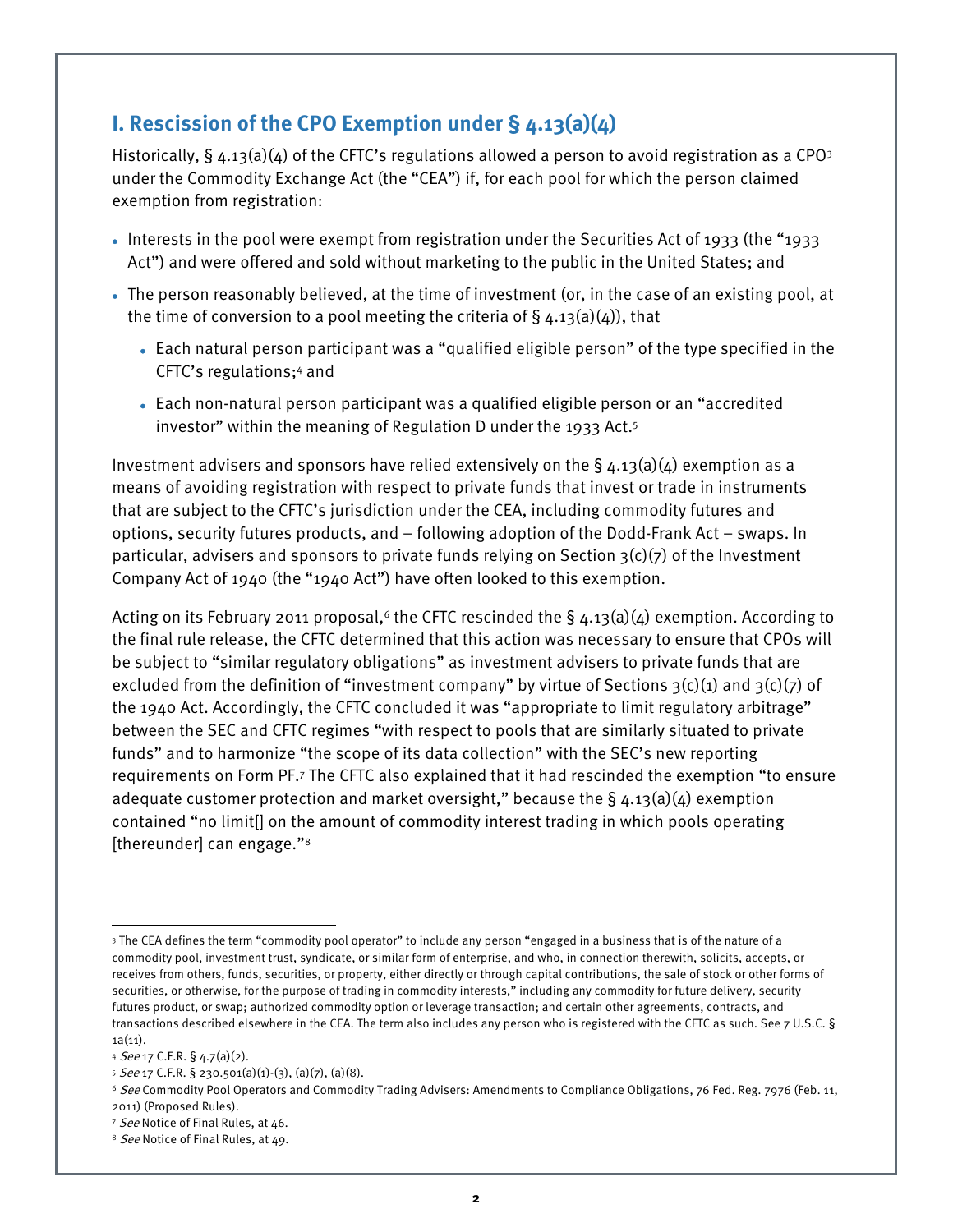Absent another available exemption or an exclusion from the CPO definition, therefore, investment advisers to private funds that are considered commodity pools will become subject to the panoply of CFTC registration, compliance and reporting requirements — including the new reporting requirements that we discuss below.

## **II. Retention and Amendment of the CPO Exemption under § 4.13(a)(3)**

Section  $4.13(a)(3)$  of the CFTC's regulations allows a person to avoid registration as a CPO if each pool for which the person claims the exemption only offers interests pursuant to an exemption from registration under the 1933 Act and without marketing to the U.S. public. In addition, each pool must limit its commodity interest positions — including positions held for bona fide hedging purposes  $9$  – such that either (a) the aggregate initial margin, premiums and required minimum security deposit required to establish those positions will not exceed five percent of the liquidation value of the pool's portfolio,<sup>10</sup> or (b) the aggregate net notional value of those positions, determined at the time that the most recent position was established, does not exceed 100 percent of the liquidation value of the pool's portfolio. Under each test, the pool's unrealized profits and unrealized losses must be taken into account. Investment advisers and other private fund sponsors have relied on § 4.13(a)(3) to avoid registration as a CPO with respect to private funds that engage in only a de minimis amount of commodity investing. This exemption has been commonly used by advisers and sponsors of private funds relying on Section  $3(c)(1)$  of the 1940 Act.

The CFTC had proposed to rescind this exemption in February 2011, but  $-$  in a welcome development for market participants — ultimately declined to do so. The CFTC appears to have been persuaded that the amount of derivatives-related activity in which pools engage in reliance on  $\S$  4.13(a)(3) is insignificant and therefore does not merit CFTC oversight of the CPOs to those pools.11

The CFTC has amended  $\S$  4.13(a)(3) to address how to calculate the notional value of swaps and how to net swaps, given that Dodd-Frank amended the CEA to add references to those instruments. In addition, the CFTC will now require a CPO relying on  $\S$  4.13(a)(3) to submit an annual notice to the National Futures Association (the "NFA") affirming its ability to continue relying on the exemption. If a CPO cannot affirm its ability to do so, the CPO will be required to withdraw the exemption and, if necessary, apply for registration as such.<sup>12</sup>

### **III. Additional Conditions to the CPO Exclusion under § 4.5 for Registered Investment Companies**

The CFTC has amended  $\S$  4.5 of its regulations, which provides an exclusion for investment companies from the CPO definition. Broadly speaking, the CFTC's amendments impose a marketing restriction and a trading threshold (or alternative net notional value test) on registered investment companies that seek to rely on the  $\S$  4.5 exclusion. The CFTC proposed these

<sup>11</sup> See Notice of Final Rules, at 41.

֦

 9 The concept of "bona fide hedging" is described in detail elsewhere in the CFTC's regulations. See 17 C.F.R. §§ 1.3(z)(1) & 151.5. 10 Section 4.13(a)(3) provides that in the case of an option that is in-the-money at the time of purchase, the in-the-money amount may be excluded in computing this percentage. See 17 C.F.R. §190.01(x) (defining "in-the-money amount").

<sup>&</sup>lt;sup>12</sup> Substantially the same requirement would apply with respect to a person claiming an exclusion from the CPO definition under § 4.5 or an exemption from registration as a CTA under § 4.14.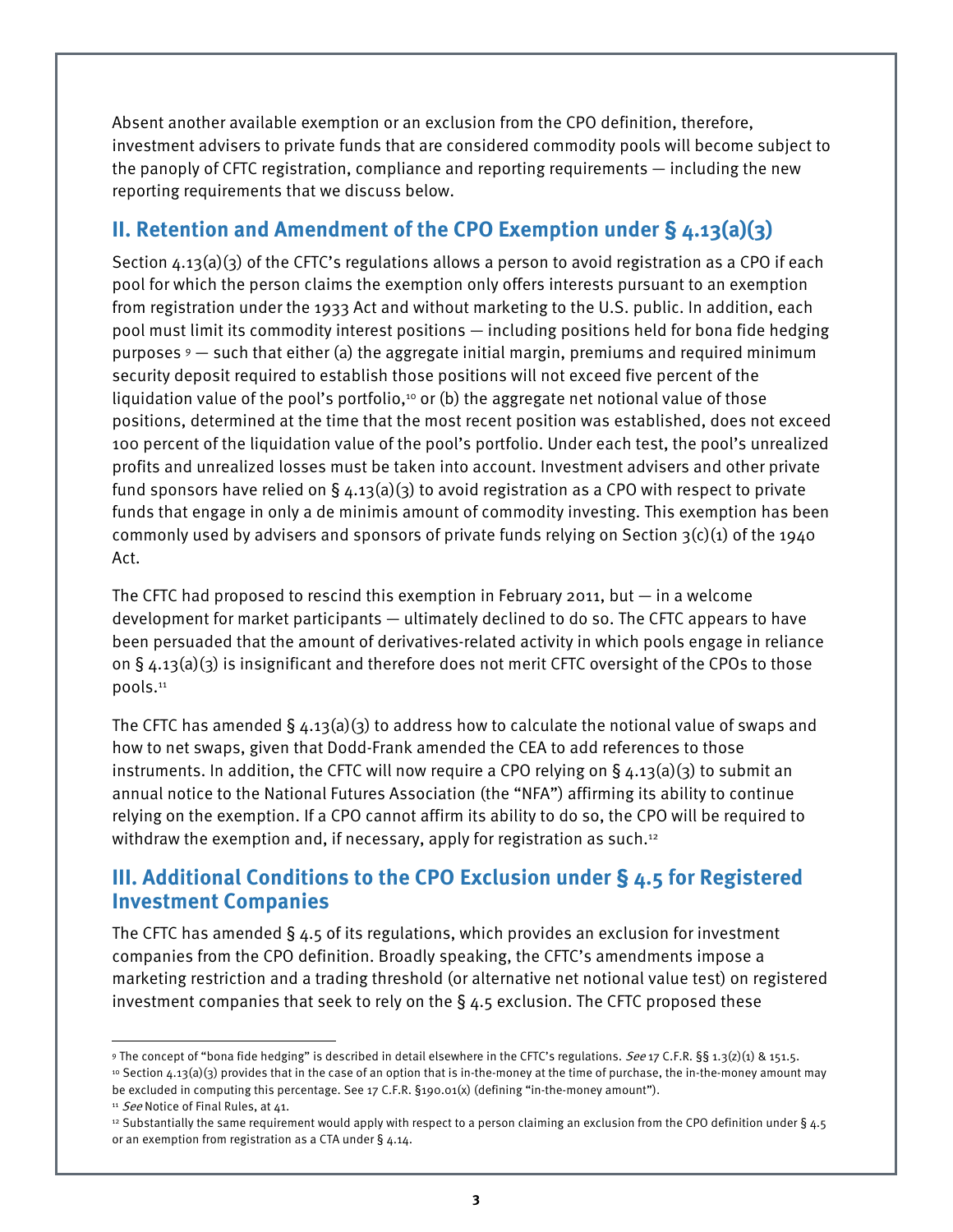amendments in February 2011, after having received a petition from the NFA indicating that  $-$  in the CFTC's words — "certain registered investment companies were offering interests in de facto commodity pools while claiming exclusion under  $\S$  4.5."<sup>13</sup> Since "it believed that registered investment companies should not engage in such activities without [CFTC] oversight," the CFTC proposed and adopted amendments that are intended to restrict both the amount of their investments in commodity instruments (including swaps) and the extent to which they purport to market themselves as vehicles for commodities trading.

**Trading Threshold; Alternative Net Notional Value Test** — Amended § 4.5 provides that a registered investment company seeking to rely on the exclusion must represent, in a notice of eligibility filed with the NFA, that it uses commodity futures, commodity option contracts and swaps solely for bona fide hedging purposes. However, an investment company may also rely on the exclusion if, with respect to its non-hedging investments in commodity interest positions, it can represent to the NFA that either:

- With respect to positions in commodity futures, commodity option contracts or swaps, the aggregate initial margin and premiums required to establish those positions will not exceed five percent of the liquidation value of its portfolio, after taking into account unrealized profits and unrealized losses; 14 or
- The aggregate net notional value of commodity futures, commodity option contracts or swaps positions, determined at the time that the most recent position was established, does not exceed 100 percent of the liquidation value of its portfolio, after taking into account unrealized profits and unrealized losses.15

The CFTC considered and rejected suggestions to expand bona fide hedging for purposes of § 4.5 to include risk management activities. According to the CFTC, risk management can be distinguished from bona fide hedging activities because the latter "are unlikely to present the same level of market risk as they are offset by exposure in the physical markets." Moreover, the CFTC considered that, in absence of a clear definition for risk management activities, the  $\S$  4.5 exclusion would become "onerous to enforce."16

**Marketing Restriction** — Amended § 4.5 requires that a registered investment company must represent, in a notice of eligibility filed with the NFA, that it will not be, and has not been, marketing participations to the public as or in a commodity pool or otherwise as or in a vehicle for trading in the commodity futures, commodity options or swaps markets. In a helpful change from its proposal, the CFTC struck language that would have required a registered investment company to represent that it was not "otherwise seeking exposure to" commodities and swaps. The CFTC agreed with commenters that this additional language introduced unwelcome ambiguity into the restriction. Arguably, that language could have been read to include basic disclosure regarding an investment company's strategies and related risks.

l

<sup>&</sup>lt;sup>13</sup> See Notice of Final Rules, at 10; see also Notice of Petition, 75 Fed. Reg. 56997 (Sept. 17, 2010).

<sup>14</sup> Section 4.5 provides that in the case of an option that is in-the-money at the time of purchase, the in-the-money amount may be excluded in computing this percentage. See 17 C.F.R. §190.01(x) (defining "in-the-money amount").

<sup>15</sup> It is plain from the preamble in the final rule release that the CFTC intends for these tests to apply in the alternative – a registered investment company may satisfy either one in seeking to rely on § 4.5. However, this concept is not entirely clear on the face of the rule text that was released on February 9.

<sup>&</sup>lt;sup>16</sup> See Notice of Final Rules, at 18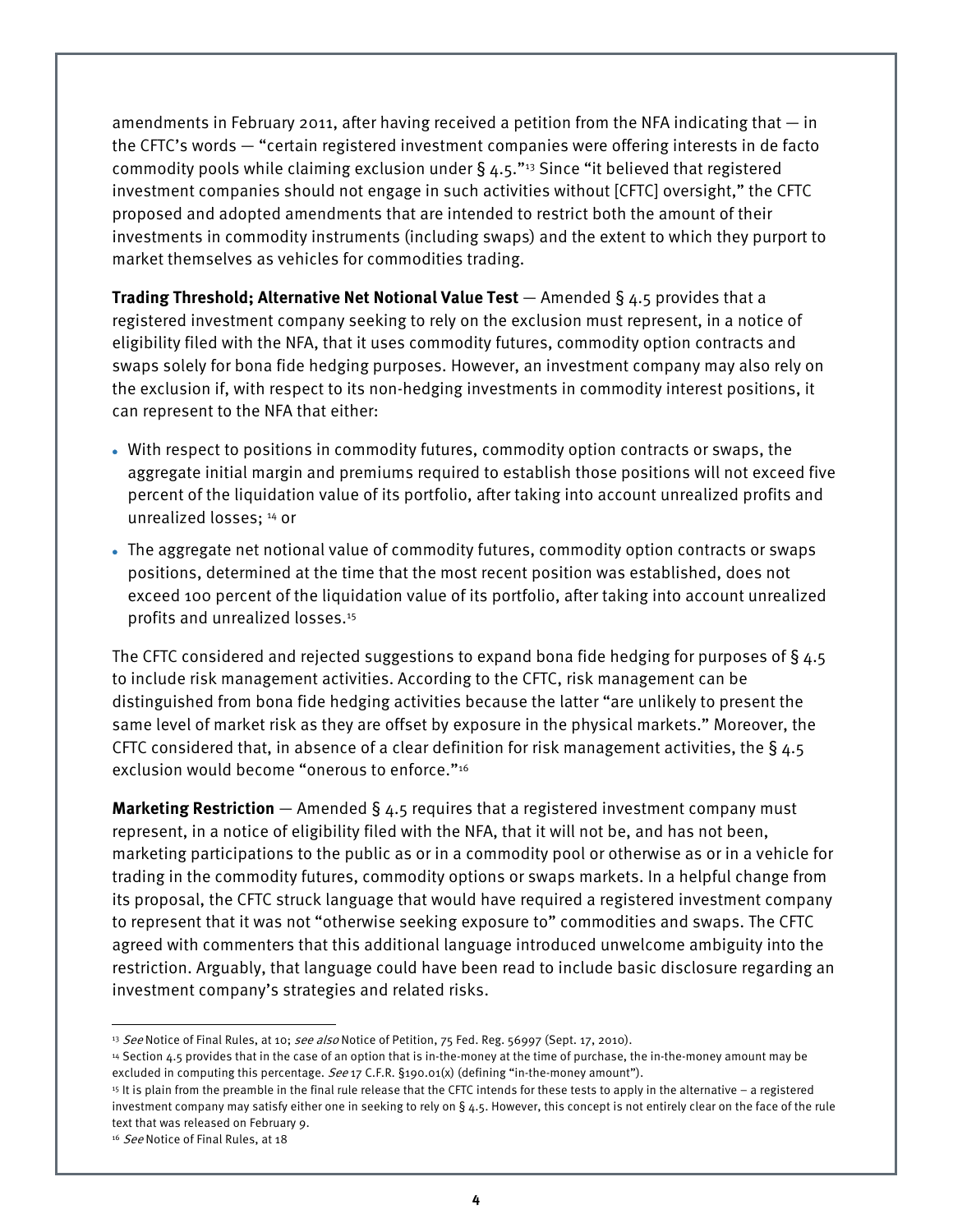In an effort to respond to industry comments, the CFTC has enumerated factors that "it would consider in making the determination whether an entity [had] violated the marketing restriction," which are as follows:

- The name of the fund;
- Whether the fund's primary investment objective is tied to a commodity index;
- Whether the fund makes use of a controlled foreign corporation ("CFC") for its derivatives trading;
- Whether the fund's marketing materials, including its prospectus or disclosure document, refer to the benefits of using derivatives in a portfolio or make comparisons to a derivatives index;
- Whether, during the course of its normal trading activities, the fund or an entity on its behalf has a net short speculative exposure to any commodity through a direct or indirect investment in other derivatives;
- Whether the futures, options and swaps transactions engaged in by the fund or on behalf of the fund will directly or indirectly be its primary source of potential gains and losses; and
- Whether the fund is explicitly offering a managed futures strategy.<sup>17</sup>

The CFTC has stressed that these factors are merely "instructive," and "that no single factor is dispositive." At the same time, however, the CFTC indicated that it "will give more weight to the final factor" listed above in considering "whether a registered investment company is a de facto commodity pool." In addition, the CFTC explained that the fact a fund includes "futures" or "derivatives" in its name "will not be considered a dispositive factor, but rather one of many" it will consider in determining whether the fund has violated the marketing restriction. The CFTC also indicated that it "will not consider the mere disclosure to investors or potential investors that the registered investment company may engage in derivatives trading incidental to its main investment strategy and the risks associated therewith as being violative of the marketing restriction."18

In discussing these factors, the CFTC observed that some registered investment companies use CFCs to invest up to 25 percent of their assets in derivatives. The CFTC indicated that using a CFC in this way may indicate an investment company is engaging in derivatives trading that exceeds the trading threshold discussed earlier. The CFTC also suggested it would consider an investment company's use of a CFC when evaluating whether the investment company had violated the marketing restriction.

**Status of Controlled Foreign Corporations** — The CFTC stated that a CFC would fall within the definition of "commodity pool" in the CEA and related CFTC regulations.19 Even though a CFC would be wholly owned by a registered investment company, the CFTC noted that each of the investment company and the CFC "must be assessed on its own characteristics. . . ." As a result, the CFTC concluded, a CFC "should not be entitled" to the  $\S$  4.5 exclusion simply because its parent investment company may rely on it. Thus, while the CFTC "does not oppose the use of CFCs" in

 $\overline{a}$ <sup>17</sup> See Notice of Final Rules, at 26-27.

<sup>&</sup>lt;sup>18</sup> See Notice of Final Rules, at 27.

<sup>19</sup> See 7 U.S.C. § 1a(10); 17 C.F.R. § 4.10(d)(1).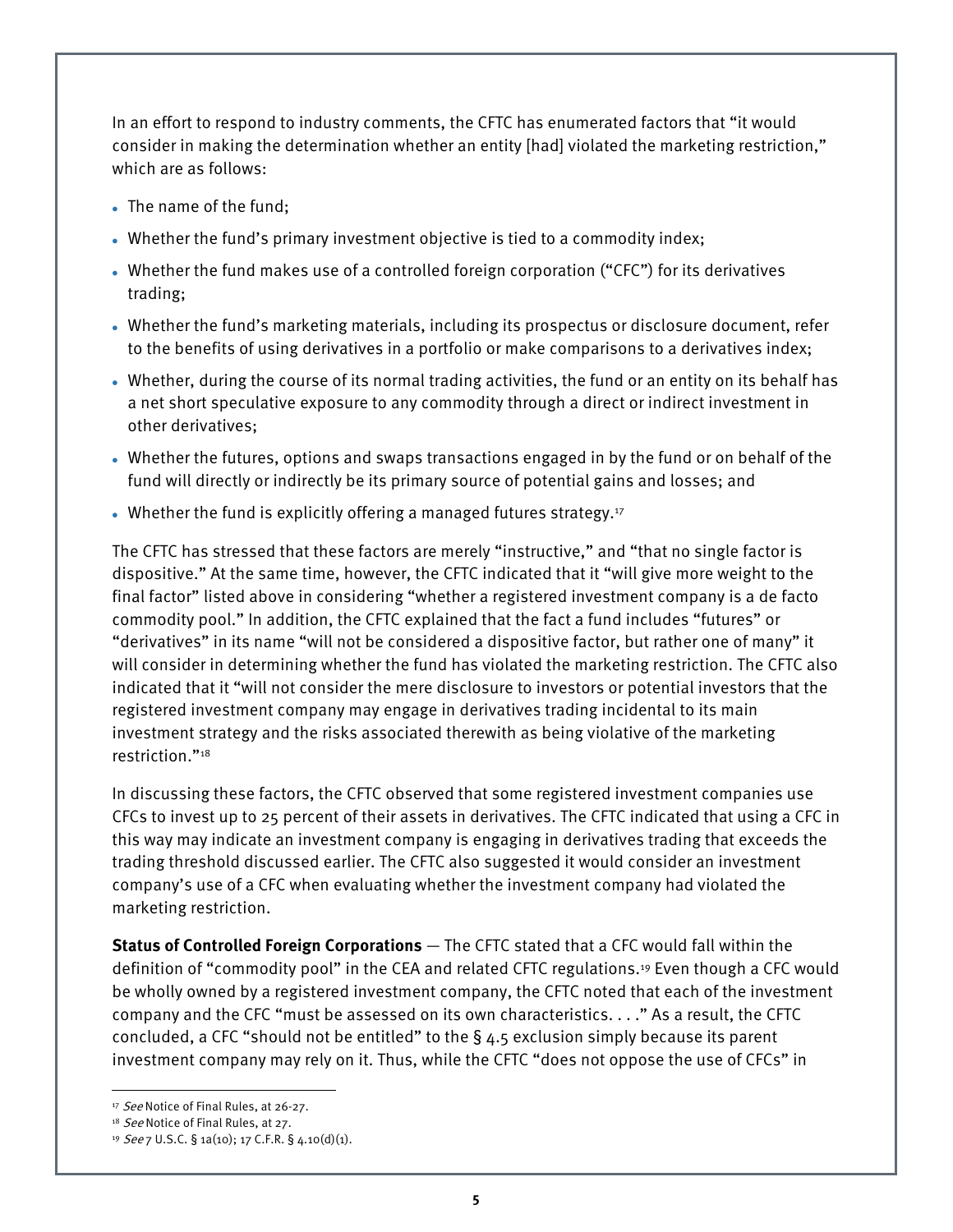principle, it explained that these entities "will be required to have their own CPOs register with the [CFTC] unless they may claim exemption or exclusion . . . on their own merits."20

Plainly, the CFTC's commentary on this subject will inform how and whether investment companies continue to use CFCs to invest in commodity instruments. Investment companies have chosen to rely on CFCs for a variety of reasons, including for administrative convenience and in order to help satisfy the composition of income test under Section 851(b)(2) of the Internal Revenue Code of 1986. It should be noted, however, that the tax treatment of income from commodities investments held through CFCs has been questioned in a recent Congressional hearing and in statements by IRS officials.

**Identification of Entity Subject to Registration Requirement** — The CFTC has concluded that the investment adviser to a registered investment company no longer able to rely on the  $\S$  4.5 exclusion would be the entity required to register as a CPO. The CFTC added that the registration requirement would not apply to the investment company's board of directors, or to any individual board member solely as a result of his or her board membership, "as it would result in piercing the limitation on liability for actions undertaken in the capacity of director."<sup>21</sup> The CFTC's position on this matter should go a long way in resolving concerns that investment company directors have expressed regarding compliance with the regulatory regime for CPOs.

**Annual Notice** — A registered investment company relying on the § 4.5 exclusion will be required to submit an annual notice to the NFA affirming its ability to continue doing so. In practice, this notification requirement will require the investment company to confirm that it continues to satisfy the trading threshold (or alternative net notional value test) and marketing restriction. If an investment company cannot make this representation, it will be required to withdraw the exclusion and, if necessary, cause its investment adviser to register as a CPO on its behalf.

### **IV. Proposing Release: Harmonization of CFTC/SEC Requirements for Registered Investment Companies**

In a companion release to its final rules, the CFTC proposed rule amendments that purport to harmonize certain requirements for CPOs with those applicable to registered investment companies under SEC regulations. The CFTC's proposal is based on relief that it granted in 2011 under § 4.12(c) to exchange traded funds, which are themselves a type of registered investment company.<sup>22</sup>

**Delivery and Acknowledgment of Disclosure Documents** — Section 4.21 of the CFTC's regulations provides that a CPO may not accept or receive funds, securities or other property from a prospective pool participant unless the CPO first receives a signed and dated acknowledgment stating that the prospective participant received a disclosure document for the pool. The CFTC is proposing to provide relief to registered investment companies from these delivery and acknowledgment requirements. As conditions to this relief, a registered investment company would be required to make a current disclosure document readily available online, notify

l

<sup>&</sup>lt;sup>20</sup> See Notice of Final Rules, at 31.

<sup>&</sup>lt;sup>21</sup> See Notice of Final Rules, at 29.

<sup>&</sup>lt;sup>22</sup> See Commodity Pool Operators: Relief from Compliance with Certain Disclosure, Reporting and Recordkeeping Requirements for Registered CPOs of Commodity Pools Listed for Trading on a National Securities Exchange; CPO Registration Exemption for Certain Independent Directors or Trustees of These Commodity Pools, 76 Fed. Reg. 28641 (May 18, 2011).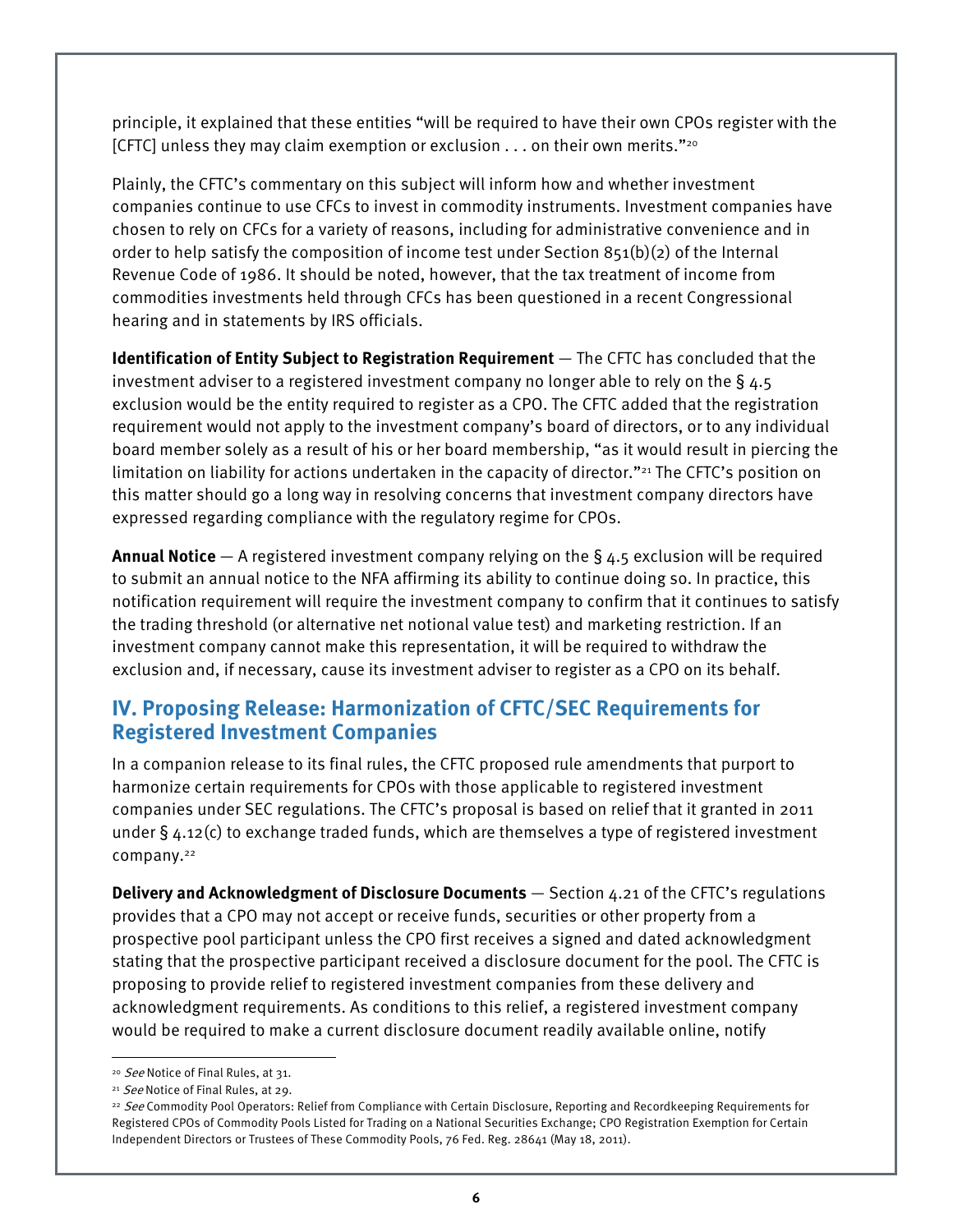prospective investors that the disclosure document is available online, and direct any brokerdealer or selling agent to inform prospective participants of the online availability of the disclosure document.

Section 4.26(b) of the CFTC's regulations requires the disclosure document for a commodity pool to include a copy of the pool's most recent account statement and annual report. The CFTC is proposing to relieve registered investment companies from complying with this requirement if they make their account statements and annual reports available online.

**Other Pool Performance** — The CFTC is proposing to provide relief to registered investment companies from the requirement for a pool that has operated for less than three years to disclose the performance of other pools and accounts in their disclosure documents.23 The CFTC's proposal would require that the performance information be provided in the investment company's statement of additional information. The CFTC has acknowledged that these requirements may conflict with applicable SEC requirements on the presentation of performance information, and that the SEC staff has indicated it would consider requests for no-action relief regarding the CFTCmandated disclosures.

**Break-Even Point Disclosure** — The CFTC is proposing that the "break-even point"24 disclosure required under  $\S$  4.24(d)(5) of its regulations be presented following the last required item in the summary prospectus for an open-end investment company (i.e., a mutual fund) and, for a closedend investment company, in the forepart of the prospectus.

**Disclosure of Fees and Expenses** — The CFTC's proposal would require a registered investment company to disclose in its prospectus any fees and expenses listed in  $\S$  4.24(i) that are not otherwise required to be disclosed in the fee table pursuant to applicable SEC requirements.25 The proposal would also require an investment company to include a tabular presentation of the calculation of its break-even point as specified in  $\S$  4.24(i)(6) of its regulations.

**Mandatory Disclaimer** — The CFTC is proposing that a registered investment company subject to CPO regulation include on the cover of its prospectus a cautionary statement that combines the language required by Rule  $481(b)(1)$  under the 1933 Act and § 4.24(a) of the CFTC's regulations.

**Delivery and Certification of Account Statements** — Section 4.22(a) of the CFTC's regulations requires a CPO to deliver monthly account statements to pool participants. (An account statement is required to take the form of a statement of income (loss) and a statement of changes in net asset value for the prescribed period.) The CFTC is proposing to allow registered investment companies to satisfy this delivery requirement by making those statements available online, provided they disclose that the account statements are readily accessible online and identify the website where they are located. The CFTC is also proposing to allow registered investment companies to use the certification for periodic reports required by the SEC's Form N-CSR in lieu of

l

<sup>&</sup>lt;sup>23</sup> See 17 C.F.R. § 4.25(c)(2)-(5).

<sup>&</sup>lt;sup>24</sup> See 17 C.F.R. § 4.10(j) (defining the term "break-even point" as "the trading profit that a pool must realize in the first year of a participant's investment to equal all fees and expenses such that such participant will recoup its initial investment, as calculated pursuant to rules promulgated by a registered futures association pursuant to section 17(j) of the [CEA].").

<sup>&</sup>lt;sup>25</sup> See Form N-1A, Item 3 (open-end investment companies); Form N-2, Item 3 (closed-end investment companies).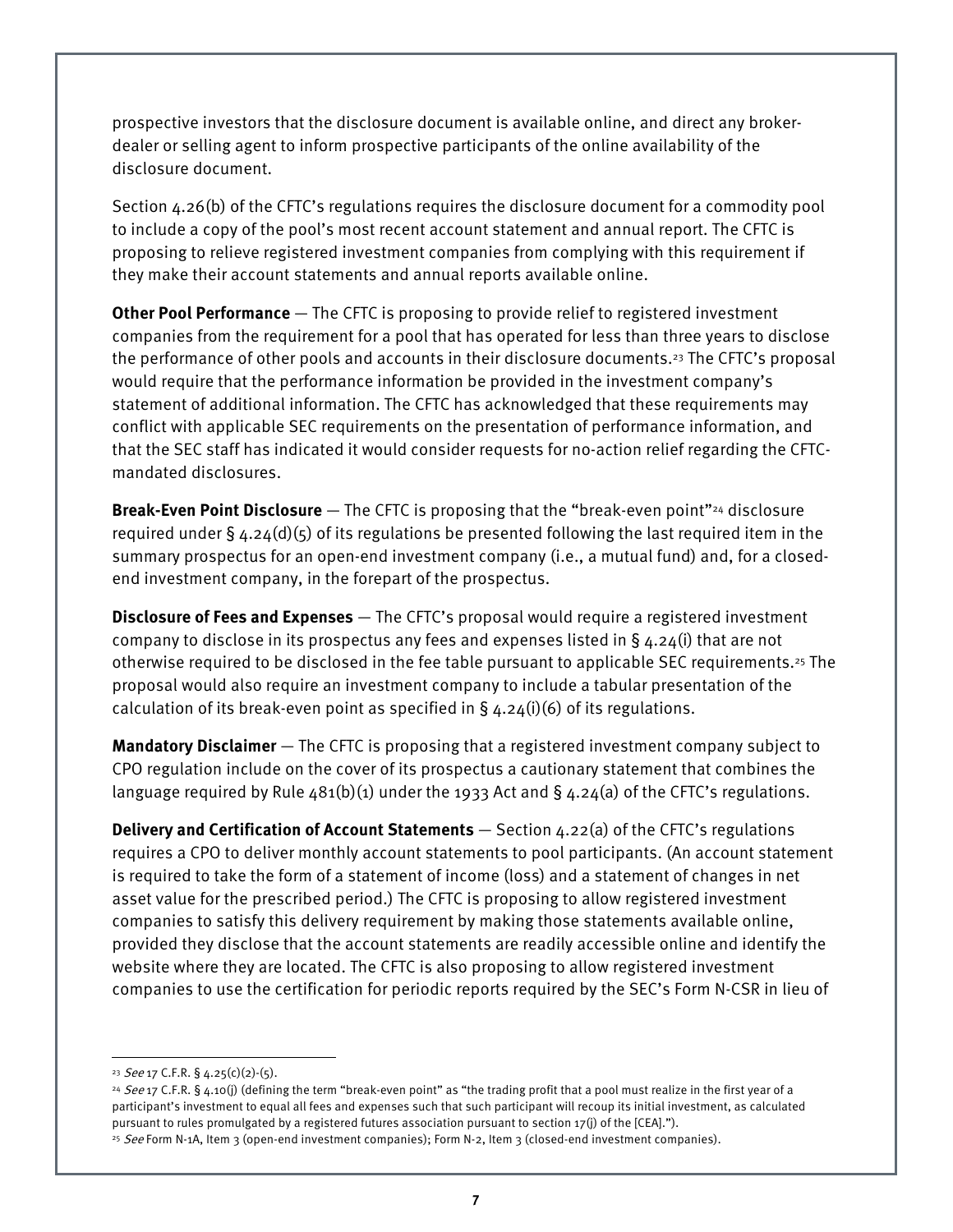the certification required under  $\S$  4.22(h) of its regulations with respect to these account statements.

**Timing of Disclosure Updates** — Currently, § 4.26 of the CFTC's regulations provides that a disclosure document may be used for nine months from the date of the document before an updated version must be prepared and filed. The CFTC is proposing to allow registered investment companies to make this update after 12 months, which is in keeping with the annual update process mandated by SEC regulations for their registration statements.

**Recordkeeping** — The CFTC is proposing to grant registered investment companies relief from § 4.23, which requires a CPO to keep specified books and records at its main business office. The proposed relief would allow an investment company to keep those records elsewhere.

# **V. New Reporting Requirements for Registered CPOs and CTAs**

The CFTC has adopted new § 4.27, which requires CPOs and CTAs<sup>26</sup> registered or required to be registered as such to report information on Form CPO-PQR and Form CTA-PR, respectively. These new Forms are intended to mirror the reporting that registered investment advisers must make on Form PF with respect to their private fund clients. CPOs and CTAs must file these new Forms with the NFA.

### **Form CPO-PQR**

l

Form CPO-PQR is divided into three parts:

- Schedule A, which requests basic information about a CPO, its assets under management, the pools managed by the CPO, certain service providers to those pools, monthly rates of return, and subscription and redemption activity. A registered CPO is required to file Schedule A with the NFA, even if it is a registered investment adviser that must separately file Form PF with the SEC. Each registered CPO must file Schedule A, regardless of the amount of its assets under management.
- Schedule B, which requests detailed information about commodity pools managed by "midsized CPOs"<sup>27</sup> and "large CPOs."<sup>28</sup> Generally speaking, Schedule B requires those CPOs to report information about pool strategies, borrowings and types of creditors, counterparty credit exposure, pool trading and clearance mechanisms, aggregate derivatives positions, and pool investments.

<sup>-</sup>26 The CEA defines the term "commodity trading adviser" to include any person who, for compensation or profit, engages in the business of advising others, either directly or through publications, writings or electronic media, as to the value of or the advisability of trading in: any contract of sale of a commodity for future delivery, security futures product or swap; authorized commodity option or leverage transaction; and certain other agreements, contracts and transactions described elsewhere in the CEA. The term also includes any person who, for compensation or profit, and as part of a regular business, issues or promulgates analyses or reports concerning any trading in such instruments, and any person who is registered with the CFTC as such. See 7 U.S.C. § 1a(12).

<sup>27</sup> According to the instructions for Form CPO-PAR, a "mid-sized CPO" is any CPO that had at least \$150 million in aggregated pool assets under management as of the close of business on any day during the "reporting period." For a mid-sized CPO, the "reporting period" is the calendar year end.

<sup>&</sup>lt;sup>28</sup> The instructions for Form CPO-PQR provide that a "large CPO" is any CPO that had a least \$1.5 billion in aggregated pool assets under management as of the close of business on any day during the reporting period. (The CFTC had proposed a lower threshold of \$1 billion.) For a large CPO, the "reporting period" is any individual calendar quarter ending March 31, June 30, September 30 or December 31.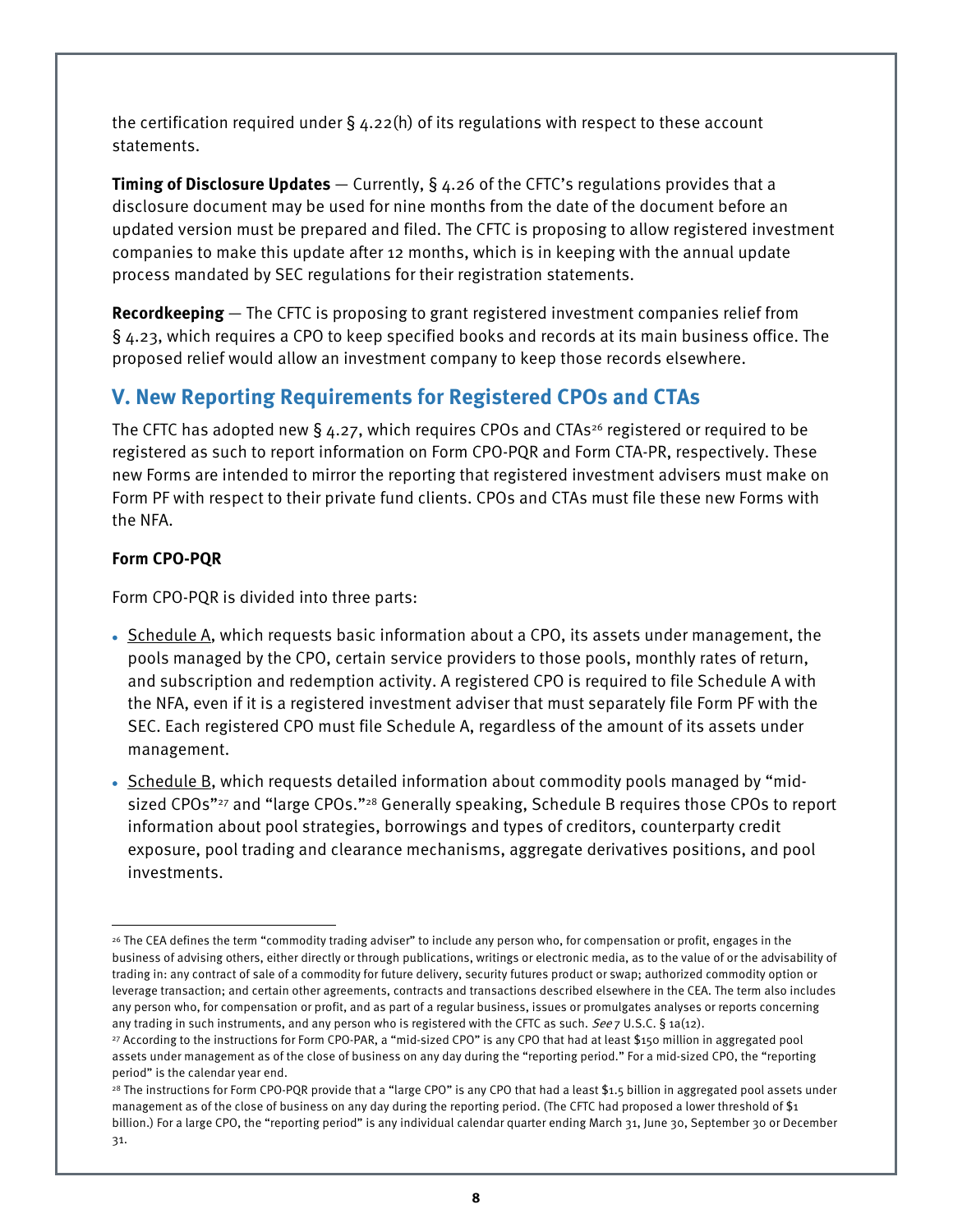• Schedule C, which requests additional detailed pool information from large CPOs. Schedule C requires those CPOs to provide a geographic breakdown of pool investments and the turnover rate of aggregate pool portfolios. In addition, with respect to "large pools,"<sup>29</sup> large CPOs must report counterparty credit exposure, risk metrics, borrowing information, derivative positions and posted collateral, financing liquidity, and participant information.

Information requests in Schedules B and C pertain to the reported pools' commodity interest positions and other investments.

Smaller CPOs must file Schedule A annually, mid-sized CPOs must file Schedules A and B annually, and large CPOs must file Schedules A, B and C quarterly. Smaller CPOs must file Schedule A, and mid-sized CPOs must file Schedules A and B, within 90 days of the end of each calendar year.30 Large CPOs must file Schedules A, B and C within 60 days of the end of each calendar quarter.

The CFTC has sought to avoid mandating duplicate reporting by CPOs that are also registered as investment advisers with the SEC. Accordingly, the CFTC has explained that, under  $\S$  4.27(d), a dual-registered CPO will be permitted to satisfy the requirement to report information on Schedules B and C of Form CPO-PQR by filing Form PF with the SEC.

In addition,  $\S$  4.27(d) addresses the filing obligations of registered investment companies that are registered or required to be registered as CPOs. As noted above, the CFTC has clarified that the investment adviser to a registered investment company that can no longer rely on the  $\S$  4.5 exclusion will be the entity required to register as a CPO. Section 4.27(d) provides that if the investment adviser is required to file Form PF with the SEC, the investment adviser may also report the activities of the investment company on that Form. (An adviser to one or more registered investment companies no longer able to rely on the  $\S$  4.5 exclusion and that has no private fund clients will not be able to file on Form PF.) Nonetheless, the CFTC indicated in the final rule release that a dual-registered CPO satisfying its reporting obligations by filing Form PF must separately file Schedule A of Form CPO-PQR with the NFA.<sup>31</sup> Section  $4.27(d)$  also provides that each Form PF filed with the SEC by a CPO shall be deemed to have been filed with the CFTC for purposes of any enforcement action.

#### **Form CTA-PR**

Form CTA-PR requires a CTA to report basic identifying information, the total assets and total pool assets directed by the CTA, the names of the pools the CTA advises, and the name of the CPO reporting information for each identified pool. CTAs are required to complete Form CTA-PR annually and to submit the Form to the NFA, even if the CTA is also registered with the SEC and reporting on Form PF. A CTA must file its Form CTA-PR within 45 days of the end of each calendar year. In

<sup>-</sup>29 The Form CPO-PQR instructions define "large pool" as any pool with a net asset value (individually or in combination with any "parallel pool structure") of at least \$500 million as of the close of business on any day during the reporting period. A "parallel pool structure" is any structure in which one or more pools pursues substantially the same investment objective and strategy and invests side-by-side in substantially the same assets as another pool.

<sup>30</sup> This 90-day reporting deadline is shorter than the 120-day deadline that the SEC provides for large private equity fund advisers and so-called "smaller" private fund advisers (e.g., advisers with less than \$1.5 billion in hedge fund assets under management) to report on Form PF. See Form PF, Instruction 9.

<sup>31</sup> See Notice of Final Rules, at 55.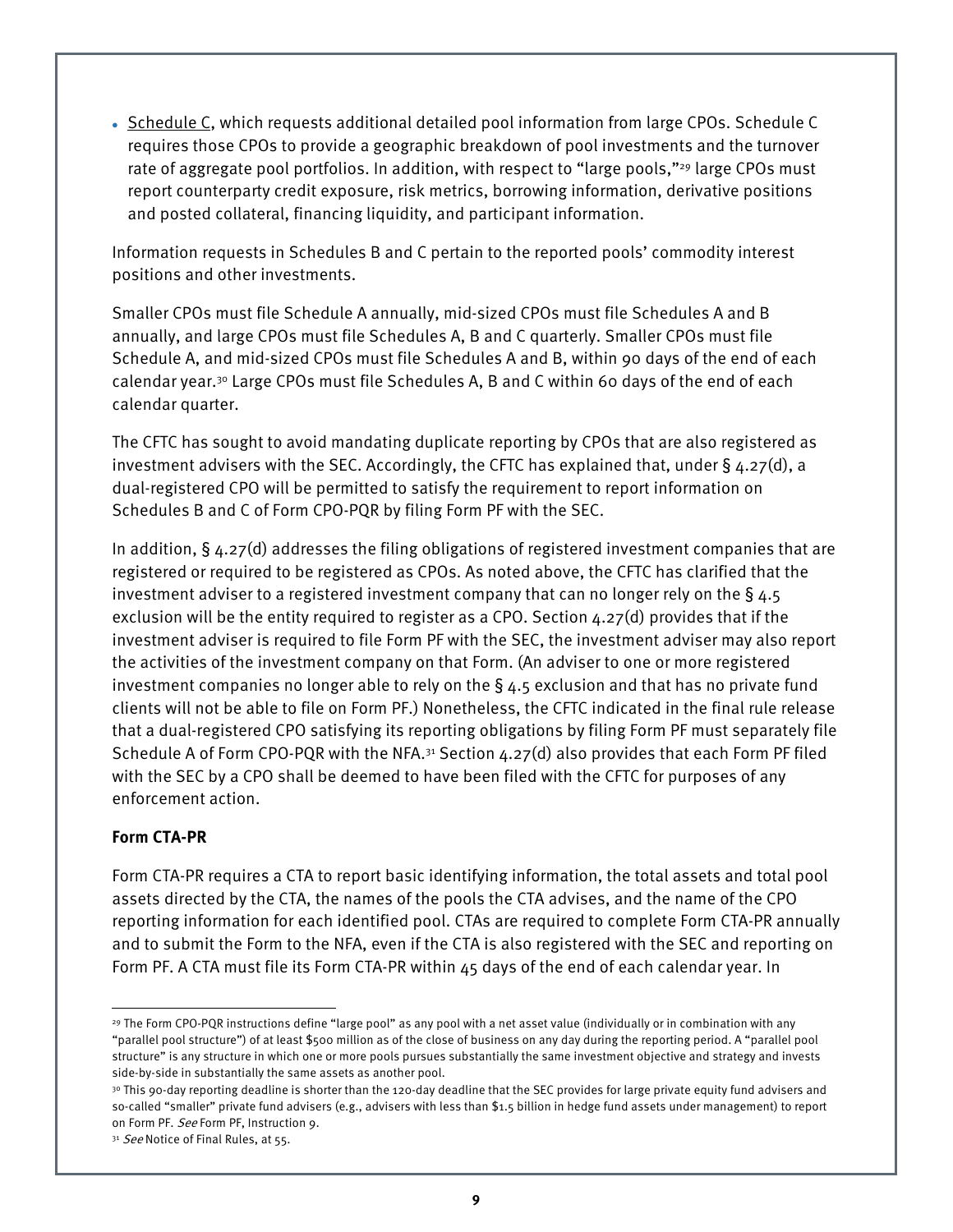addition, § 4.27(d) provides that any Form PF a CTA files with the SEC will be deemed to have been filed with the CFTC for enforcement purposes.

### **Reporting by Affiliated Entities**

The final rule release provides that affiliated entities are permitted to report on a single Form CPO-PQR or Form CTA-PR with respect to all affiliates and pools that they operate or advise. Where a pool is operated by multiple CPOs, the CFTC has indicated that only one CPO should report on the pool's activities. The reporting CPO must identify the other CPOs involved in operating the pool, however.

## **VI. Guidance Regarding "Fund of Funds" Structures**

In two instances, the CFTC noted that it had received comments seeking exemptive relief for funds that do not invest directly in commodities (i.e., investing funds in "fund of funds" structures, where only the investee funds make commodities investments).

In the first case, the CFTC noted that certain commenters had sought a separate exemption from CPO registration for the investing fund because of its proposal to rescind the  $\S$  4.13(a)(4) exemption. The CFTC declined to do so, but offered that it would be in a better position to consider the matter once it began receiving information about "fund of funds" structures as reported on Forms CPO-PQR and CTA-PR. The CFTC also suggested that it would consider exemptive requests from investing funds in "fund of funds" structures on a case-by-case basis.<sup>32</sup>

In the second instance, the CFTC noted that a commenter had requested relief from the requirement to report on Form CPO-PQR for funds that invest in unaffiliated commodity pools. The commenter had argued that these investing funds should not be considered in the business of trading commodity interests and, therefore, should not be subject to the reporting obligation. The CFTC declined to provide the requested relief, instead amending Form CPO-PQR to limit the type of information that an investing fund would be required to report with respect to investee funds (i.e., the names of the investee funds and the size of its investments in those funds).

The CFTC went further, asserting that the definition of "commodity pool" makes "no distinctions between direct and indirect investments in commodity interests. . . ." As a result, the CFTC observed, allowing investing funds to avoid reporting obligations "would create an incentive for entities to avoid direct investment in commodity interests and possibly increase the opacity of the market." Worse, the CFTC concluded that "a fund that invests in an unaffiliated commodity pool is a commodity pool for purposes of the CEA and the [CFTC's] regulations promulgated thereunder."33

It bears noting that, notwithstanding this commentary, the CFTC's guidance regarding the application of  $\S$  4.13(a)(3) to "fund of funds" structures remains in place.<sup>34</sup>

 $\overline{a}$ 32 See Notice of Final Rules, at 46.

<sup>33</sup> See Notice of Final Rules, at 62.

<sup>34</sup> See 17 C.F.R. pt. 4 App. A.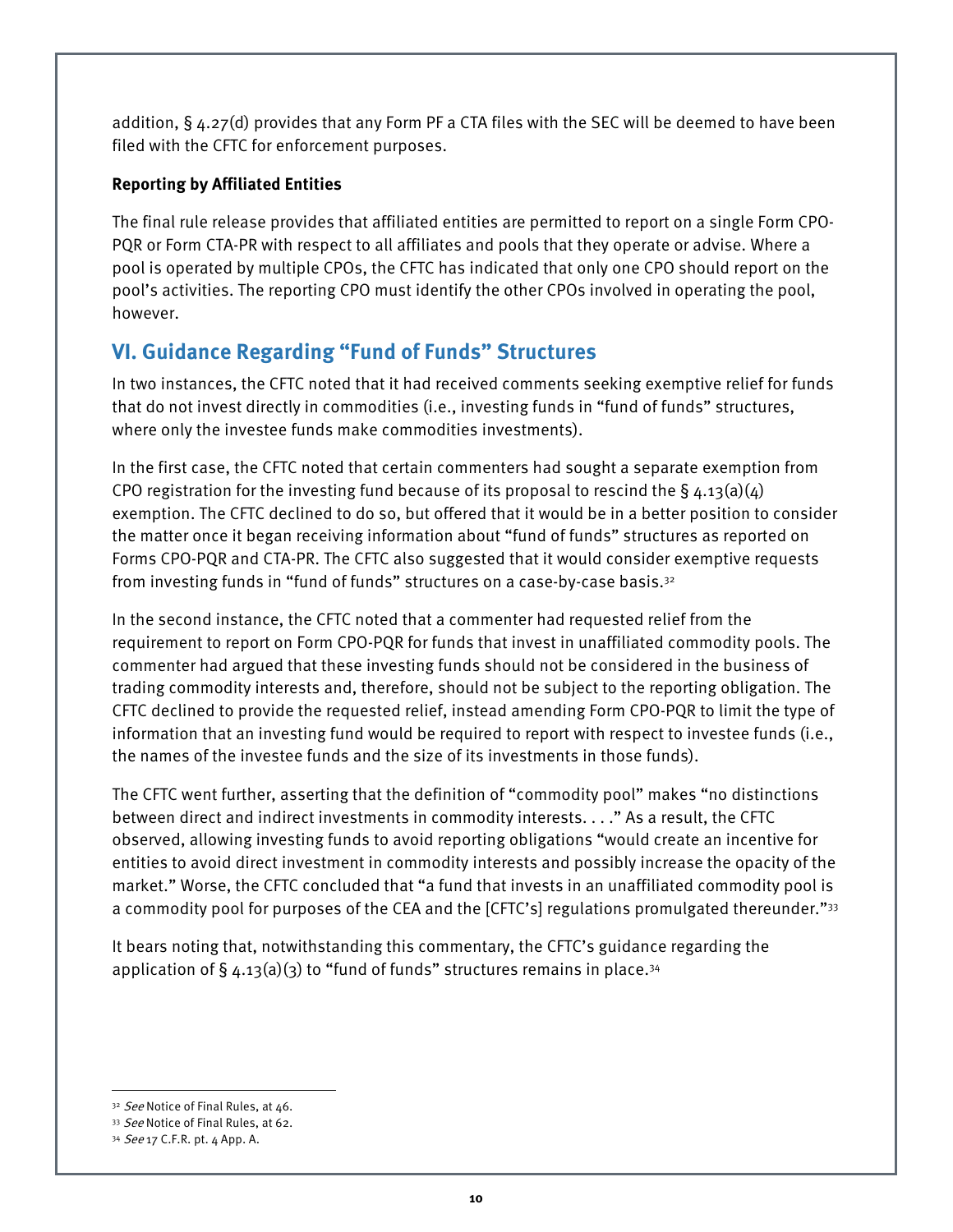### **VII. Deferred Consideration of Foreign Adviser Exemption**

The CFTC noted that it had been asked to consider adopting a "foreign adviser exemption" for CPOs in light of its proposal to rescind the exemptions provided by  $\S$ § 4.13(a)(3) and 4.13(a)(4). Commenters had proposed an exemption modeled after the "foreign private adviser" exemption that the Dodd-Frank Act added to the Investment Advisers Act of 1940 (the "Advisers Act").35 The CFTC decided to defer considering whether to grant such an exemption, citing a lack of information regarding the positions and trading of CPOs that are currently exempt from registration. The CFTC suggested that it may reconsider the concept of a foreign adviser exemption once it has had an opportunity to review the information reported on Forms CPO-PQR and CTA-PR.36

## **VIII. Deferred Consideration of Family Office Exemption**

The CFTC also received several comments requesting that it adopt an exemption from CPO registration for family offices modeled after the family office exception that the Dodd-Frank Act added to the Advisers Act, as further delineated in a new SEC rule.37 As with the request for a foreign adviser exemption, the CFTC determined to withhold consideration of a family office exemption until it has developed a more complete understanding of the commodities activities of those firms. The CFTC also noted that family offices remain free to seek individual relief from the registration requirement and may continue to rely on existing CFTC staff interpretations addressing their status under its regulations.38 The CFTC also declined to provide family offices with relief from the new reporting requirements under § 4.27 of its regulations, citing the need to collect data from those firms to ascertain whether a family office exemption would be appropriate.

Commissioner Sommers criticized the CFTC's release on this last count, noting in her dissent that the CFTC was seeking to "'split the baby'" by allowing family offices to rely on prior staff interpretations for relief while also stressing the importance of requiring those firms to report information under  $\S 4.27^{39}$  Despite this observation, it would appear the CFTC takes the position that, depending upon their individual circumstances, family offices may continue to rely on existing interpretations.

l

<sup>35</sup> Following amendment by the Dodd-Frank Act, the Advisers Act includes an exemption from registration with the SEC for an investment adviser that is a "foreign private adviser" – i.e., an investment adviser that: (a) has no place of business in the United States; (b) has, in total, fewer than 15 clients and investors in the United States in private funds advised by the investment adviser; (c) has aggregate assets under management attributable to clients in the United States and investors in the United States in private funds advised by the investment adviser of less than \$25 million; (d) does not hold itself out generally to the public in the United States as an investment adviser; and (e) does not act as an investment adviser to an investment company registered under the 1940 Act or to a company that has elected to be treated as a business development company under the 1940 Act. See 15 U.S.C. § 80b-2 (a)(30), see also 15 U.S.C. §  $80b-3(b)(3)$ .

<sup>36</sup> See Notice of Final Rules, at 44-45.

<sup>37</sup> See 15 U.S.C. § 80b-2(a)(11)(G); 17 C.F.R § 275.202(a)(11)(G)-1. Paragraph (b) of the rule defines "family office" as a company (including its directors, partners, members, managers, trustees and employees acting within the scope of their position or employment) that: "(1) Has no clients other than family clients; provided that if a person that is not a family client becomes a client of the family office as a result of the death of a family member or key employee or other involuntary transfer from a family member or key employee, that person shall be deemed to be a family client for purposes of this [rule] for one year following the completion of the transfer of legal title to the assets resulting from the involuntary event; (2) is wholly owned by family clients and is exclusively controlled (directly or indirectly) by one or more family members and/or family entities; and (3) does not hold itself out to the public as an investment adviser."

<sup>38</sup> The CFTC provided citations to a number of these letters in the final rule release. See CFTC Letter No. 10-25 (June 25, 2010); CFTC Letter 00-100 (Nov. 1, 2000); CFTC Letter No. 96-24 (Mar. 4, 1996); CFTC Letter No. 97-29 (Mar. 21, 1997); CFTC Letter No. 95-35 (Nov. 23, 1994).

<sup>39</sup> See Notice of Final Rules, at 140.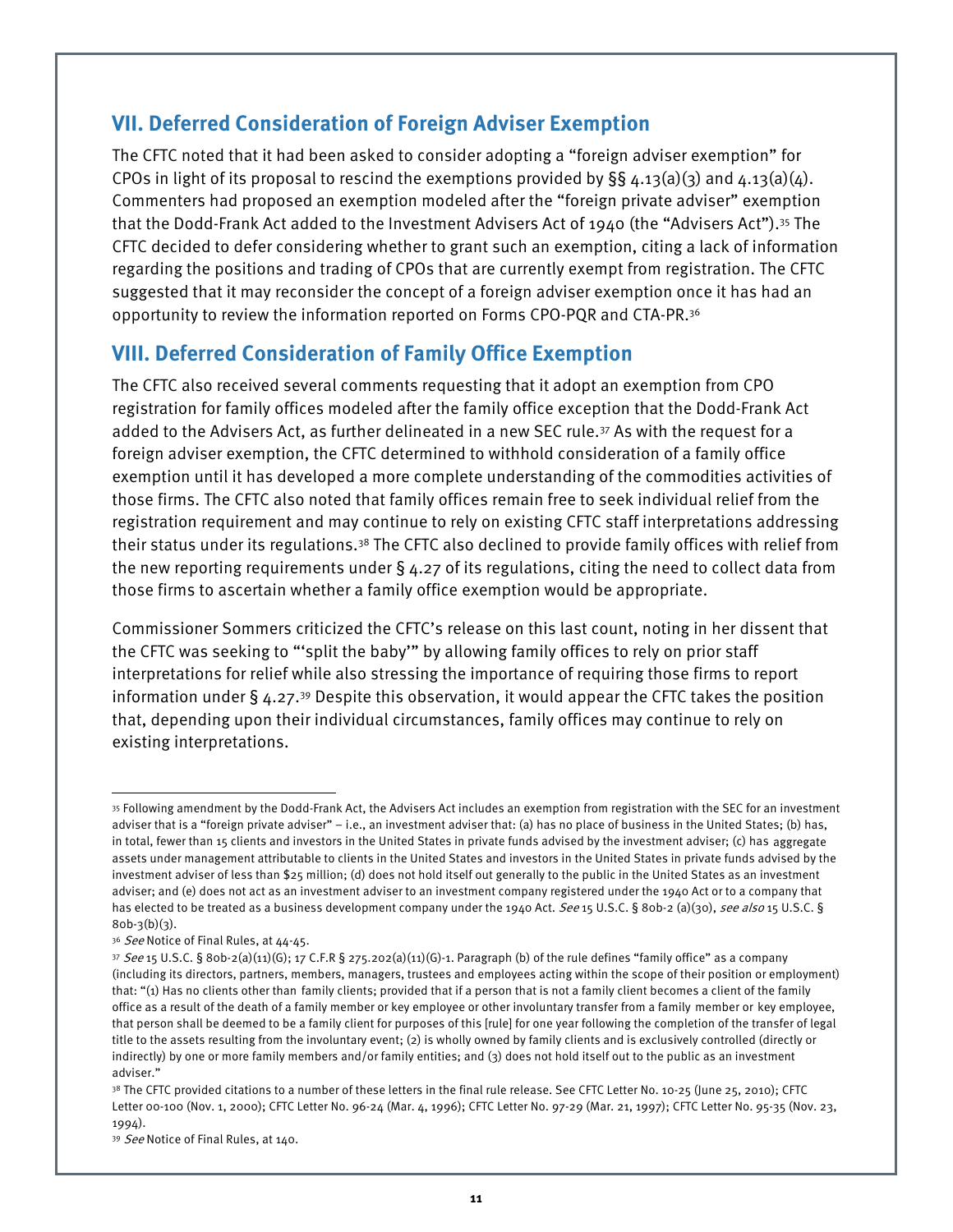## **IX. Other Final Rule Amendments**

**Confidential Treatment of Reported Information** — The CFTC has amended its regulations to provide that the information reported in Schedules B and C of Form CPO-PAR shall be deemed nonpublic, as well as information reported in Schedule A regarding distribution and marketing channels, changes concerning assets under management, rates of return, subscription and redemption activity, and other related information. In addition, the CFTC has determined that it will treat as confidential information reported on Form CTA-PR regarding the names of advised pools and the CPOs responsible for reporting information about them.40

**Risk Disclosure Statements** — The CFTC adopted its proposal to require CPOs and CTAs to include new standard risk disclosures in their disclosure documents regarding the use of swaps.41 The CFTC indicated that these new disclosures were appropriate in light of the Dodd-Frank Act having amended the definitions of CPO, CTA and commodity pool in the CEA to include references to swaps.

**Technical Amendments to § 4.7** — The CFTC also adopted two amendments to § 4.7, which provides an exemption from certain requirements otherwise applicable to CPOs with respect to offerings to qualified eligible persons and for CTAs with respect to advising qualified eligible persons. The first amendment adds a cross-reference to the "accredited investor" definition included in Regulation D under the 1933 Act, which — unlike including elements of the definition itself — will enable the regulation to remain current with any future changes that the SEC adopts. The second amendment eliminates relief for CPOs relying on § 4.7 from the requirement to certify financial statements included in a commodity pool's annual report. In this last regard, the CFTC noted it had found that 91 percent of pools operating under § 4.7 filed certified financial statements for the 2010 fiscal year; it therefore concluded that this relief was no longer necessary.

## **X. Implementation Timeline**

The CFTC's final rule amendments will become effective 60 days after the final rule release is published in the Federal Register. However, the requirements under § 4.27 for CPOs and CTAs to report on Forms CPO PQR and CTA-PR, respectively, will become effective on July 2, 2012.

Notwithstanding these effective dates, CPOs and CTAs will be required to comply with the rule amendments according to the following implementation timeline:

• Registered investment companies that are no longer able to rely on the  $\S$  4.5 exclusion will be required to register as CPOs by the later of the following two dates: December 31, 2012, or 60 days after the effective date of rules further defining the term "swap" pursuant to the Dodd-Frank Act.<sup>42</sup> Entities that must register as CPOs because of the amendments to §4.5 will not be required to comply with the applicable recordkeeping, reporting and disclosure requirements until 60 days after the CFTC's proposed "harmonization" amendments have been adopted and become effective.

<sup>-</sup>40 See 17 C.F.R. §§ 145.5(d)(1)(viii) & (h), 147.3(b)(4)(i)(H) & (b)(8).

<sup>41</sup> See 17 C.F.R. §§ 4.24(b)(5) (CPOs),  $4.34(b)(4)$  (CTAs).

<sup>42</sup> In May 2011, the CFTC and the SEC issued a joint release proposing to further define the term "swap." See Further Definition of ''Swap,'' ''Security-Based Swap,'' and ''Security-Based Swap Agreement''; Mixed Swaps; Security-Based Swap Agreement. Recordkeeping, 76 Fed. Reg. 29818 (May 23, 2011); see also 76 Fed. Reg. 32880 (June 7, 2011) (making certain technical corrections).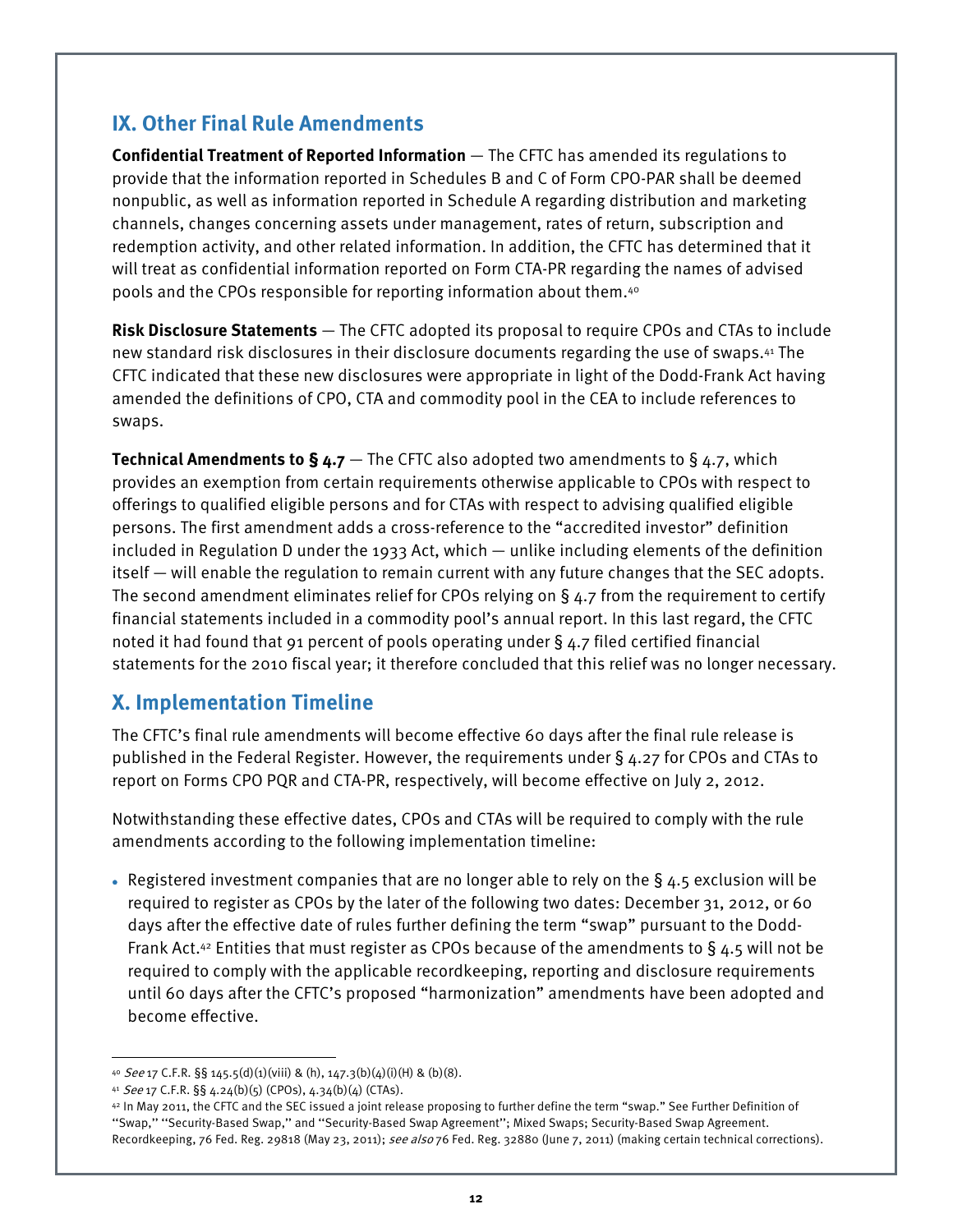- CPOs that had relied on the  $\S$  4.13(a)(4) exemption will be required to comply with the rescission of that provision (i.e., they must register or find an exclusion or another exemption) by December 31, 2012. All other CPOs will be required to comply with the rescission (i.e., not seek to rely on it) within 60 days after the final rule release is published in the Federal Register.
- The CFTC has adopted the following phase-in period for the new reporting requirements under § 4.27:
	- **CPOs with \$5 billion or more in assets under management** CPOs with at least \$5 billion in assets under management as of June 30, 2012,must comply with the reporting requirements by September 15, 2012. In practice, this means each of these CPOs must file its first Form CPO-PQR within 60 days after September 30, 2012.
	- **Everyone Else** All other CPOs and all CTAs must comply with their reporting requirements by December 15, 2012. In practical terms, each of these CPOs and CTAs must file its first Form CPO-PQR or Form CTA-PR, as applicable, based on information as of December 31, 2012. As noted above, smaller and mid-sized CPOs must file Form CPO-PQR within 90 days of the end of each calendar year, and CTAs must file Form CTA-PR within 45 days of the end of each calendar year. Large CPOs falling below the \$5 billion threshold must file Form CPO-PQR within 60 days after December 31, 2012; the information reported would be on a quarterly basis.
- CPOs and CTAs must comply with the rule amendments not specified above by December 31, 2012.

\*\*\*\*\*\*